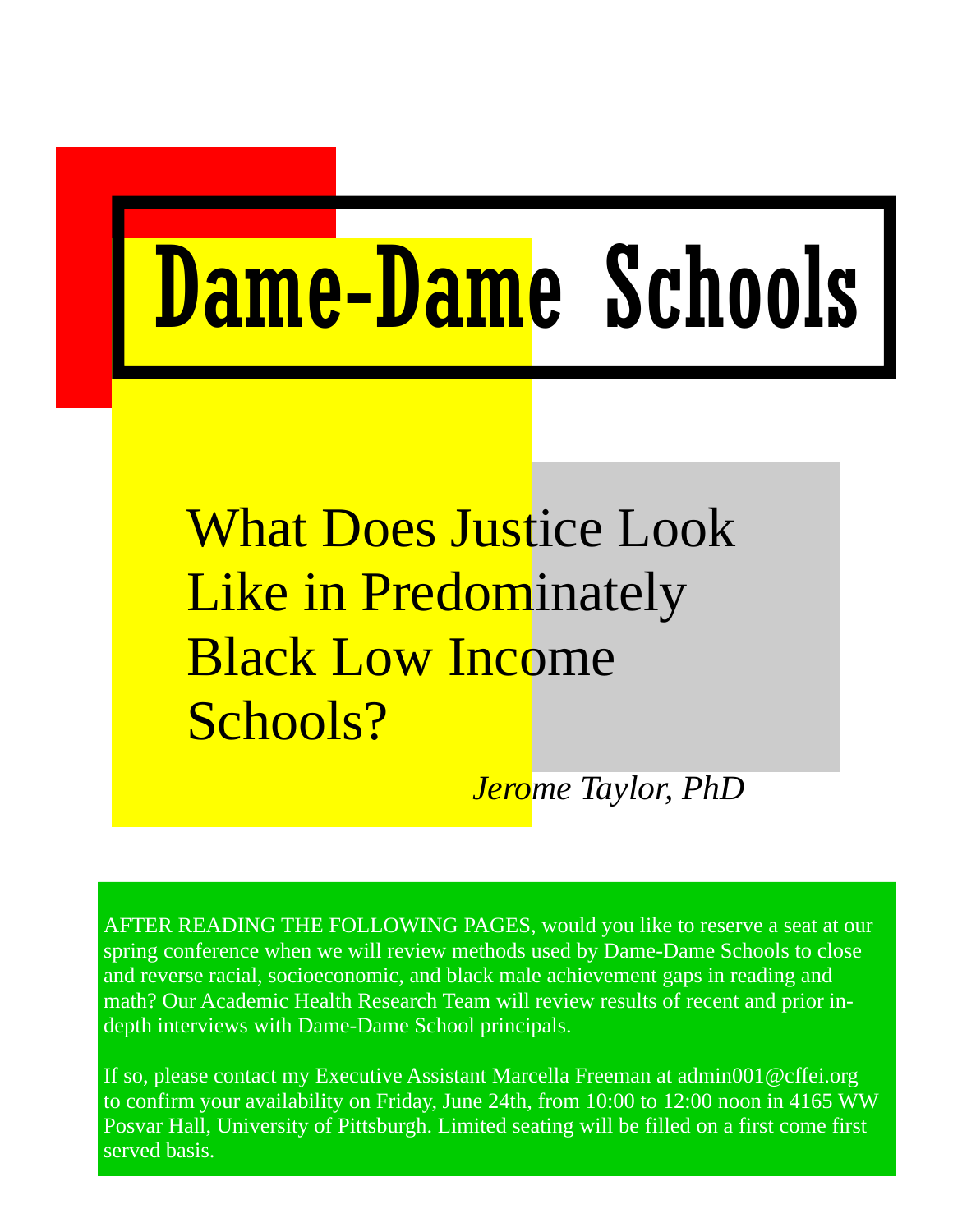Keep Hope Alive! Sample of Predominately Black Low Income Schools that Have Reversed Racial Achievement Gaps



#### **Funded by TheNeighborhood Parnership Program**

**Center for Family Excellence** 

 **409 Dinwidde Street Pittsburgh PA 15219 412-232-0322 July 17, 2009**

#### Jerome Taylor, PhD, Project Director Martens Roc, MA Jessica Mpamugo

This sample of *Dame-Dame Schools* (see next page for full description), which ordinarily would be considered at risk of academic underachievement, have defied the odds. Just what are they doing? How have they achieved such spectacular results in reading and math proficiencies? For the academic year 2009-2010, we will invite two to three of these principals to Pittsburgh. They will share their stories at a public forum. Over their two-day visit, time also will be allocated for private interviews with educational activists and community leaders and with university researchers, public policy makers, and district administrators as well as principals and teachers of Hill District schools. The intent of these consultations is to learn how schools and community together can transform Hill District schools into *Dame-Dame Schools*—centers of academic excellence which multiply students' career options while enhancing the safety, vitality, and generativity of communities where they live. Dates when principals of *Dame-Dame Schools* visit Pittsburgh will be announced.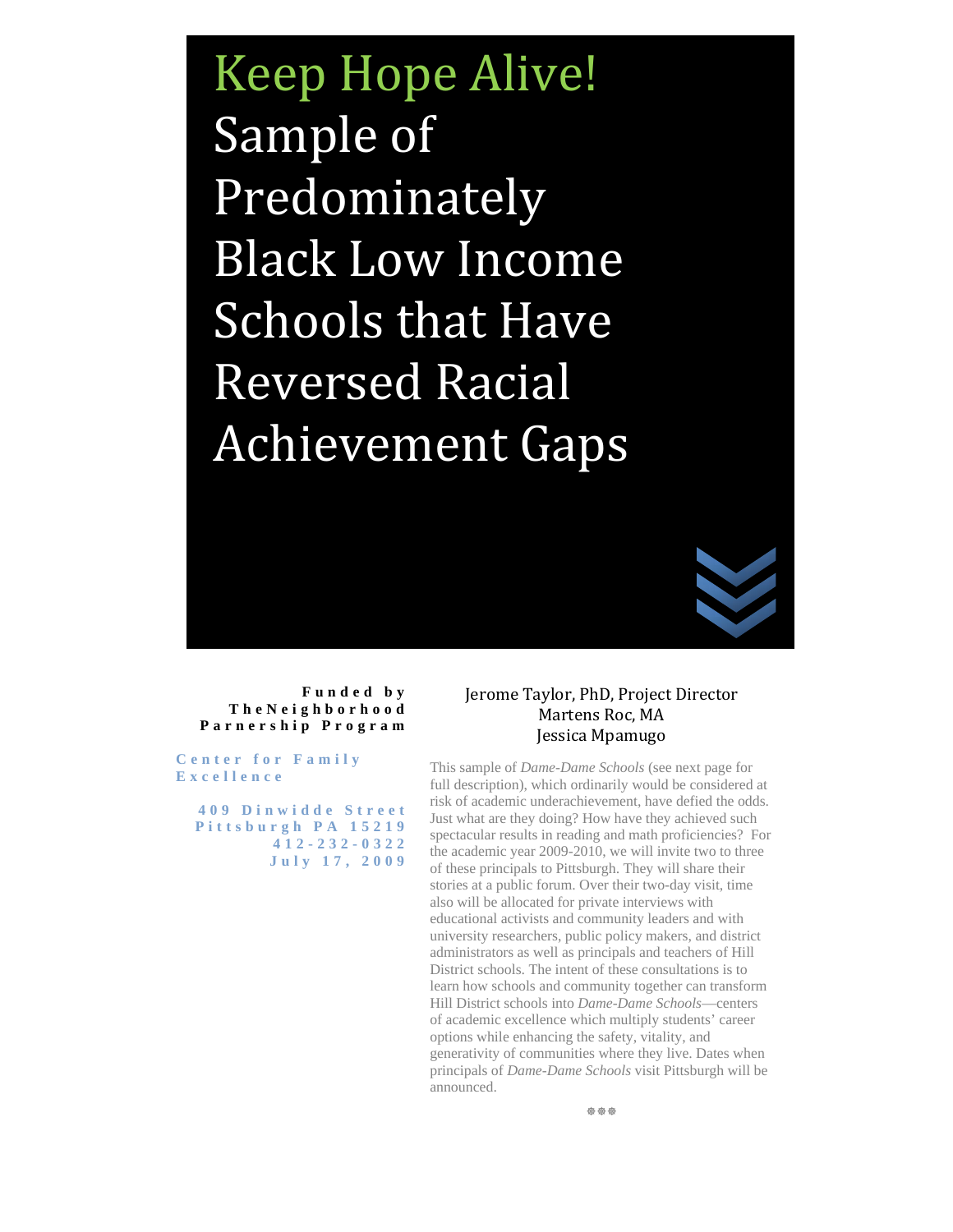### **Introducing Dame-Dame Schools:**  *Pathways to Communal Recovery and Transformation*



#### **Initiative of the Educational Justice Project**

**Jerome Taylor (taylor@pitt.edu), Convener Department of Africana Studies University of Pittsburgh May 2, 2009** 

## **What are Dame-Dame Schools?**

These schools close or reverse racial achievement gaps in the least expected places—predominately black low-income settings. Our Dame-Dame designation is inspired by its Adinkra icon which symbolizes *intelligence, curiosity, and ingenuity* attributes of successful schools that have closed or reversed racial achievement gaps in least expected places.

## **How do schools qualify?**

High achieving predominately black (minimum75%) lowincome (minimum 75%) schools are eligible for one of three Dame-Dame Awards:

- *Gold* if the average black proficiency in reading *and* math is a minimum of 85%;
- *Silver* if the average black proficiency in reading *and*  math is a minimum of 75%; or
- *Bronze* if the average black proficiency in reading *or* math is a minimum of 75%.

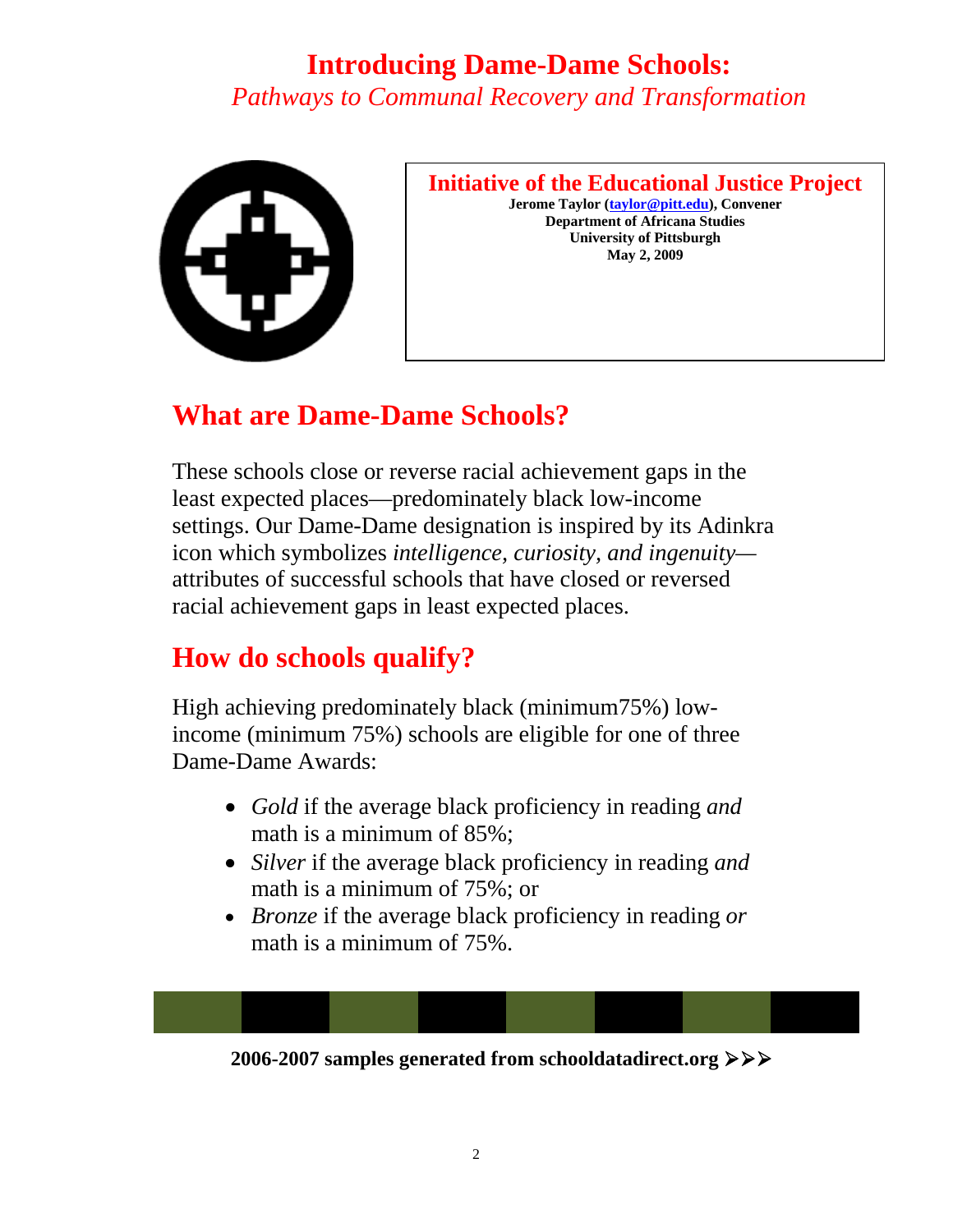# **Charles Rice Elementary**

| <b>School Facts</b>      |        |                 |
|--------------------------|--------|-----------------|
| <b>Grade Levels</b>      | PreK-5 | 2425 Pine       |
| 2007 Number of           | 476    | <b>Street</b>   |
| <b>Students</b>          |        | Dallas, TX      |
| Did this school make     |        | 75215           |
| <b>Adequate Yearly</b>   | Yes    | $(972)749-1100$ |
| Progress in 2007?        |        | Dallas ISD      |
| Is this school a Charter |        |                 |
| School?                  |        |                 |

Principal: Alpher Garrett-Jones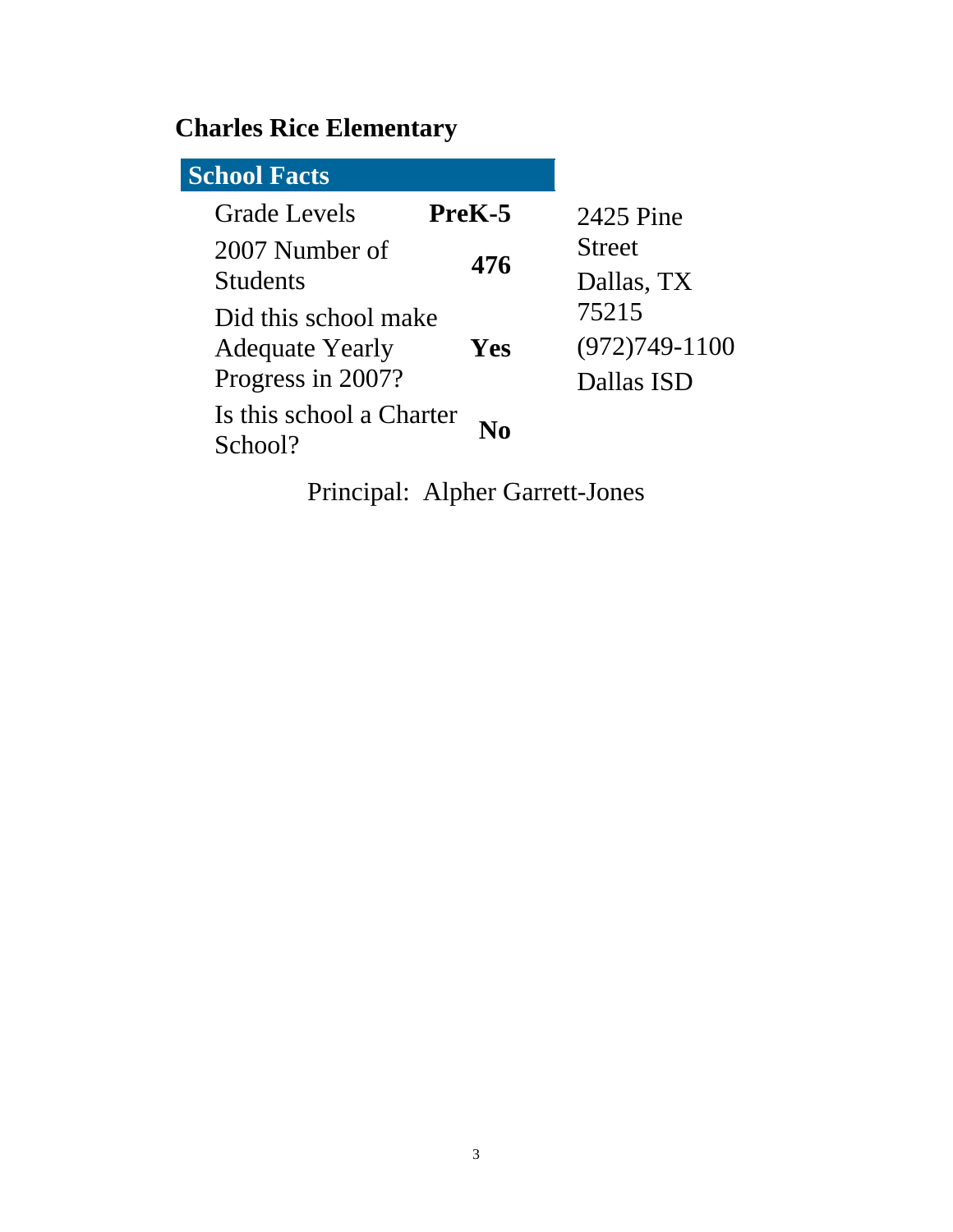These state test results show how well students have mastered reading skills in comparison to state standards. State test results alone do not convey a complete picture of academic achievement, and should be viewed with other performance and demographic information.



#### **How Students Performed on State Math Tests**

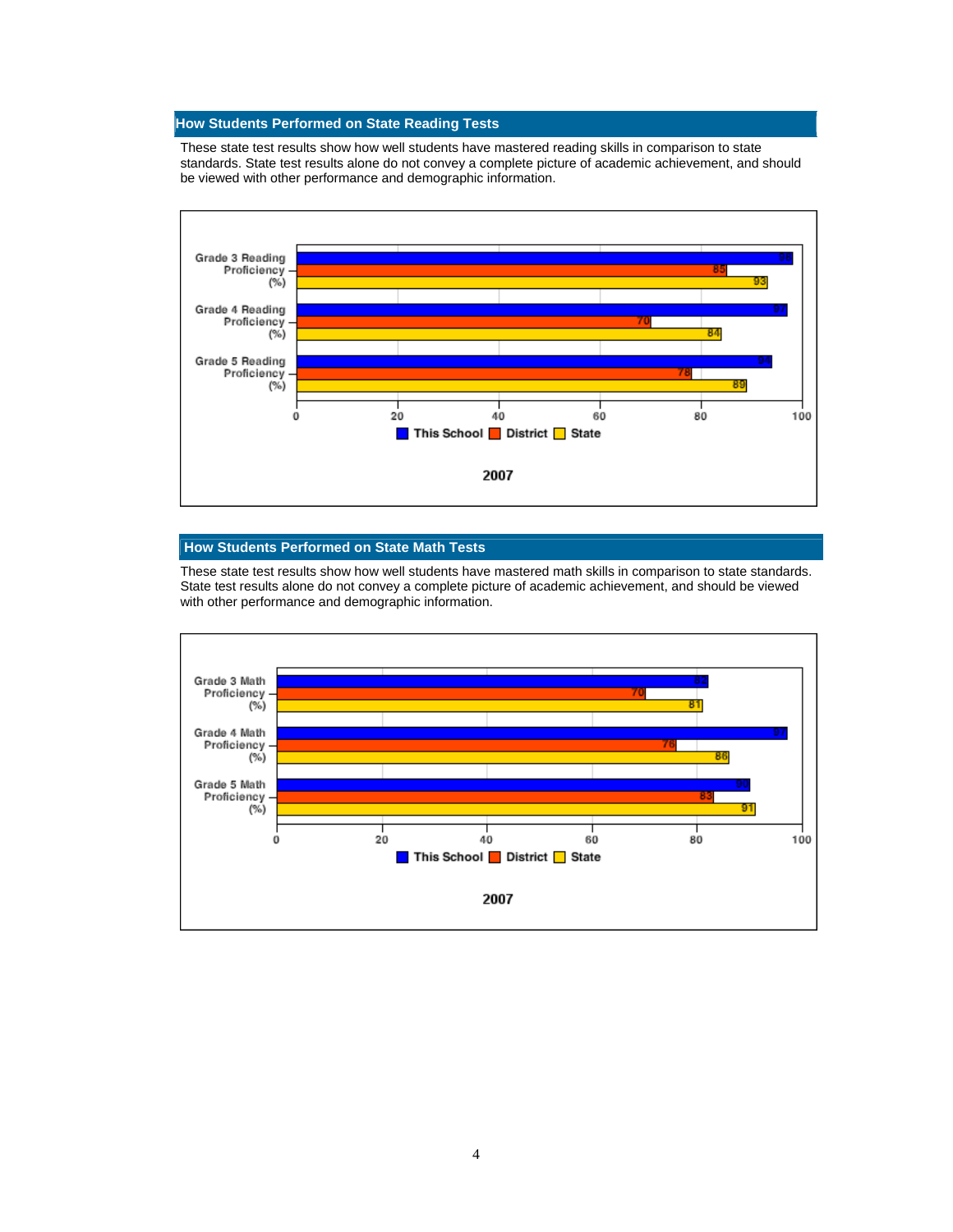In addition to comparing student performance on state tests to other comparison groups, it is important to compare the school to itself over time as a means of understanding the school's success in increasing student achievement.



#### **Students Per Teacher**

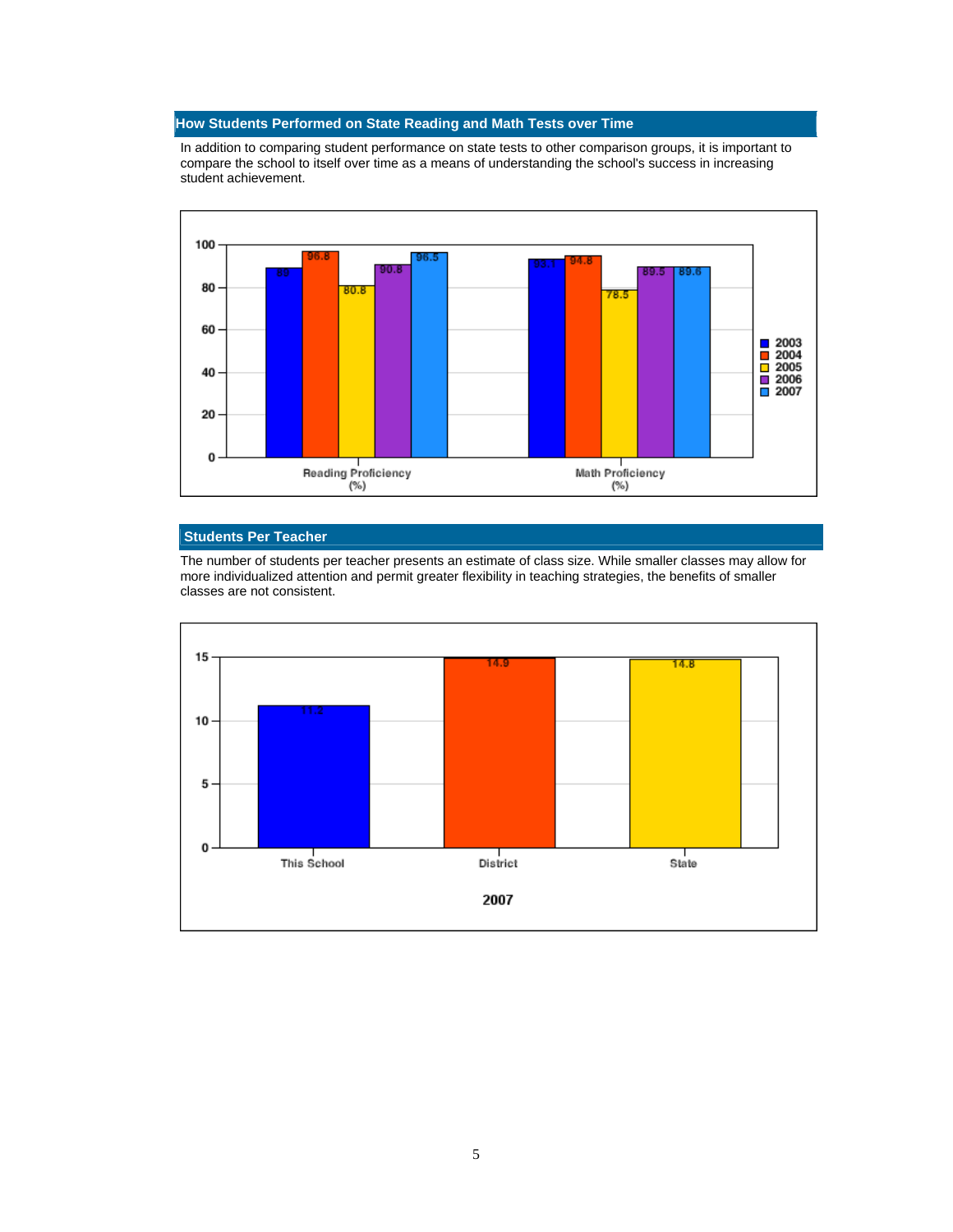School spending shows the monetary resources devoted to a school and its individual students over time. The annual school budget contains all expenditures budgeted for a school, while per-student spending illustrates funds allocated on a per student basis minus facilities and transportation costs.

|                                       | <b>This School District State</b> |      |      |
|---------------------------------------|-----------------------------------|------|------|
| <b>Economically Disadvantaged (%)</b> | 91.6                              | 83.9 | 55.5 |
| <b>English Language Learners (%)</b>  | 0.8                               | 31.2 | 16.0 |
| <b>Students with Disabilities (%)</b> | 4.4                               | 8.2  | 10 6 |

#### **Enrollment of Racial/Ethnic Groups**

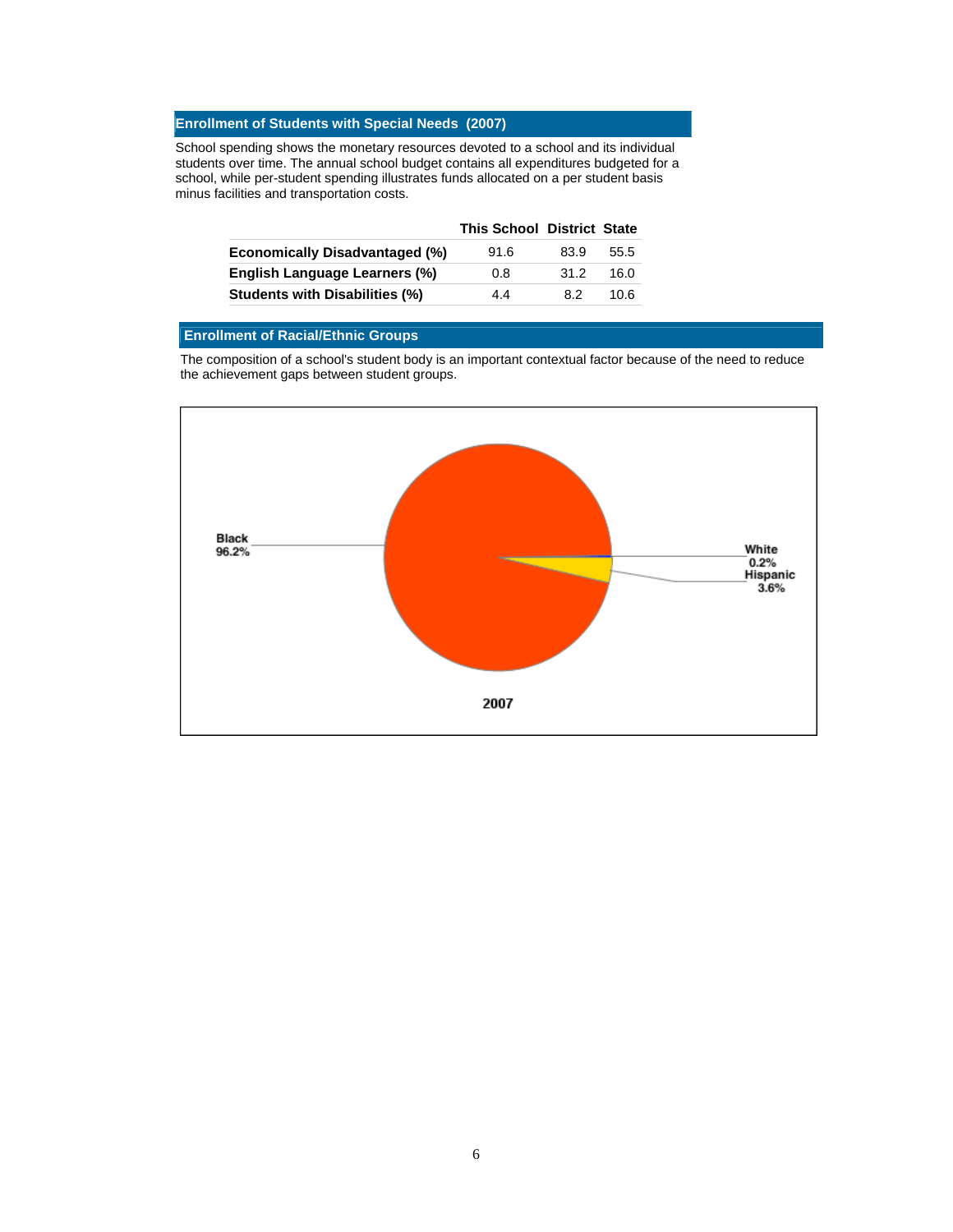# **Alcott Elementary**

| <b>School Facts</b>                                                 |        |                                         |
|---------------------------------------------------------------------|--------|-----------------------------------------|
| <b>Grade Levels</b>                                                 | PreK-5 | 5859 Bellfort                           |
| 2007 Number of<br><b>Students</b>                                   | 531    | Houston, TX<br>77033                    |
| Did this school make<br><b>Adequate Yearly</b><br>Progress in 2007? | Yes    | $(713)732 - 3540$<br><b>Houston ISD</b> |
| Is this school a Charter<br>School?                                 |        |                                         |

Principal: Marshall Scott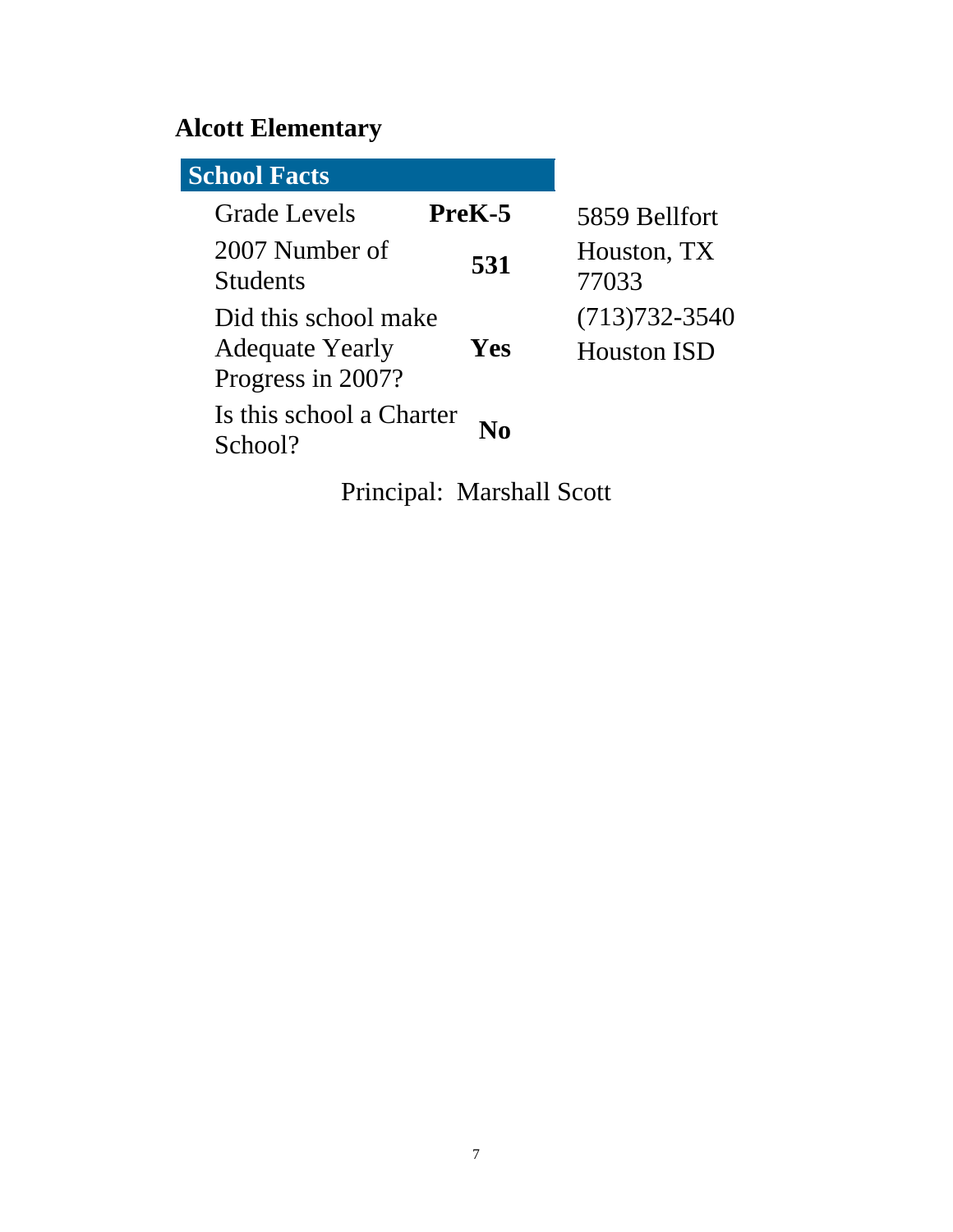These state test results show how well students have mastered reading skills in comparison to state standards. State test results alone do not convey a complete picture of academic achievement, and should be viewed with other performance and demographic information.



#### **How Students Performed on State Math Tests**

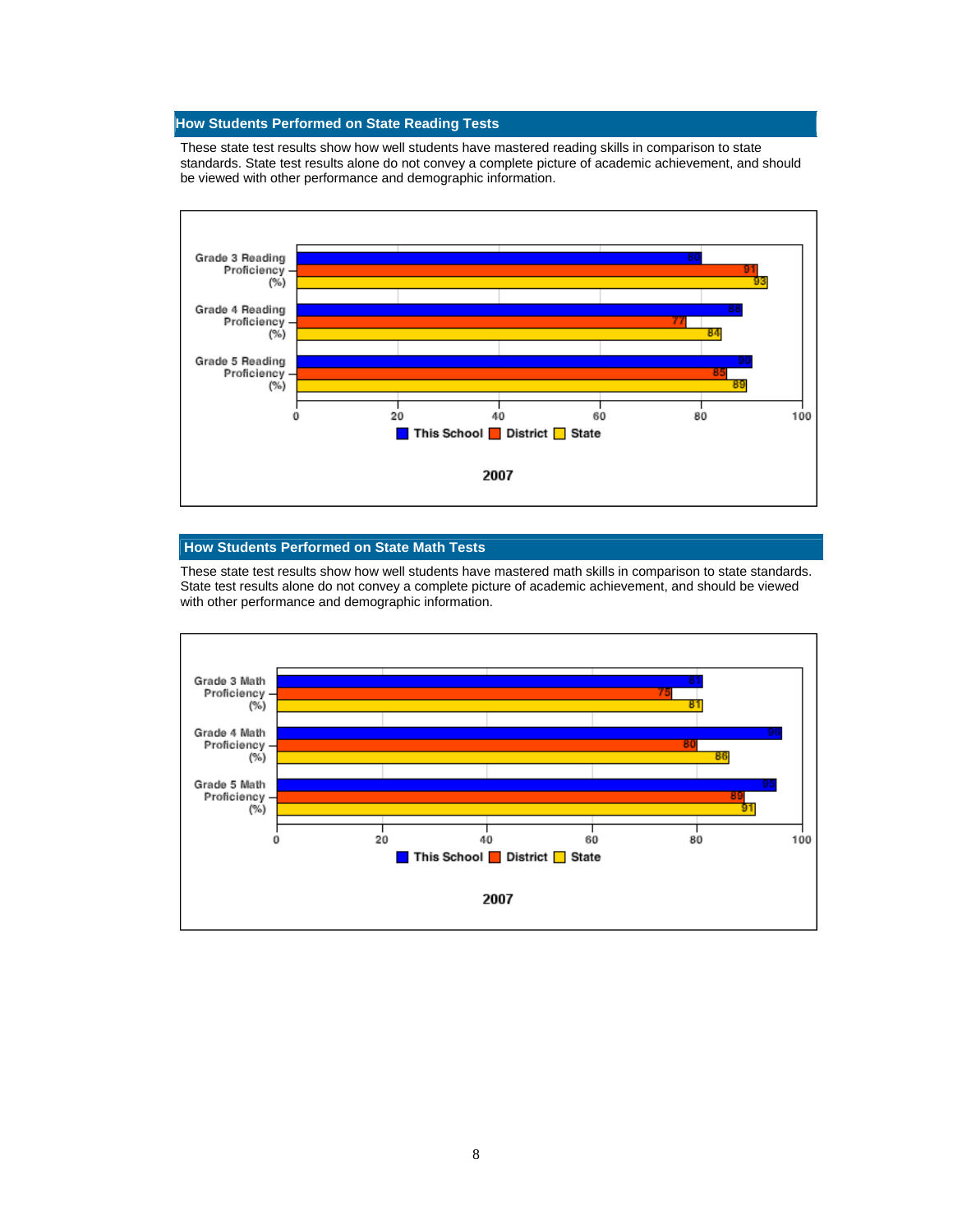In addition to comparing student performance on state tests to other comparison groups, it is important to compare the school to itself over time as a means of understanding the school's success in increasing student achievement.



#### **Students Per Teacher**

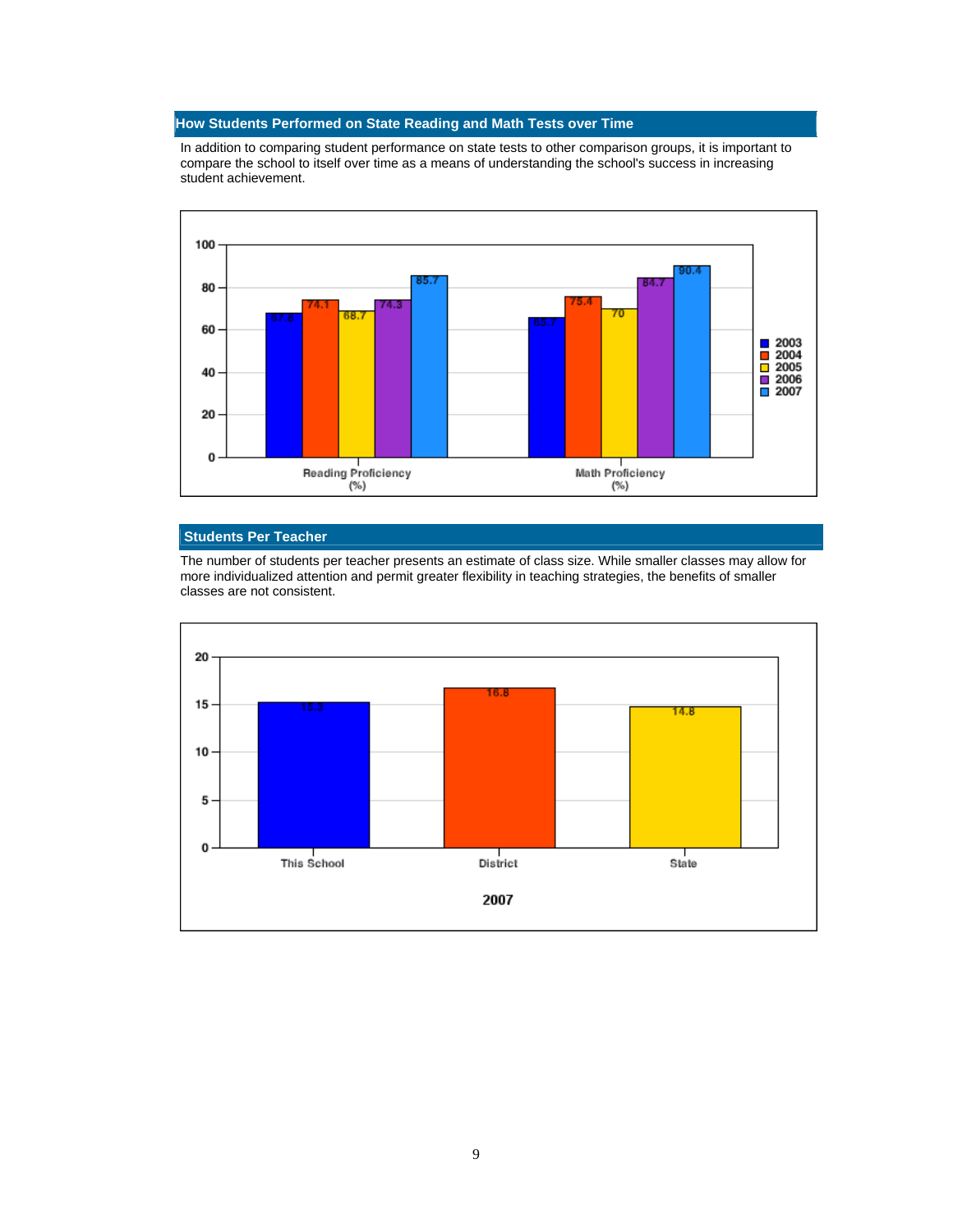School spending shows the monetary resources devoted to a school and its individual students over time. The annual school budget contains all expenditures budgeted for a school, while per-student spending illustrates funds allocated on a per student basis minus facilities and transportation costs.

|                                       | <b>This School District State</b> |      |      |
|---------------------------------------|-----------------------------------|------|------|
| <b>Economically Disadvantaged (%)</b> | 93.0                              | 78.1 | 55.5 |
| English Language Learners (%)         | 14.3                              | 27.4 | 16.0 |
| <b>Students with Disabilities (%)</b> | 10.0                              | 99   | 10.6 |

#### **Enrollment of Racial/Ethnic Groups**

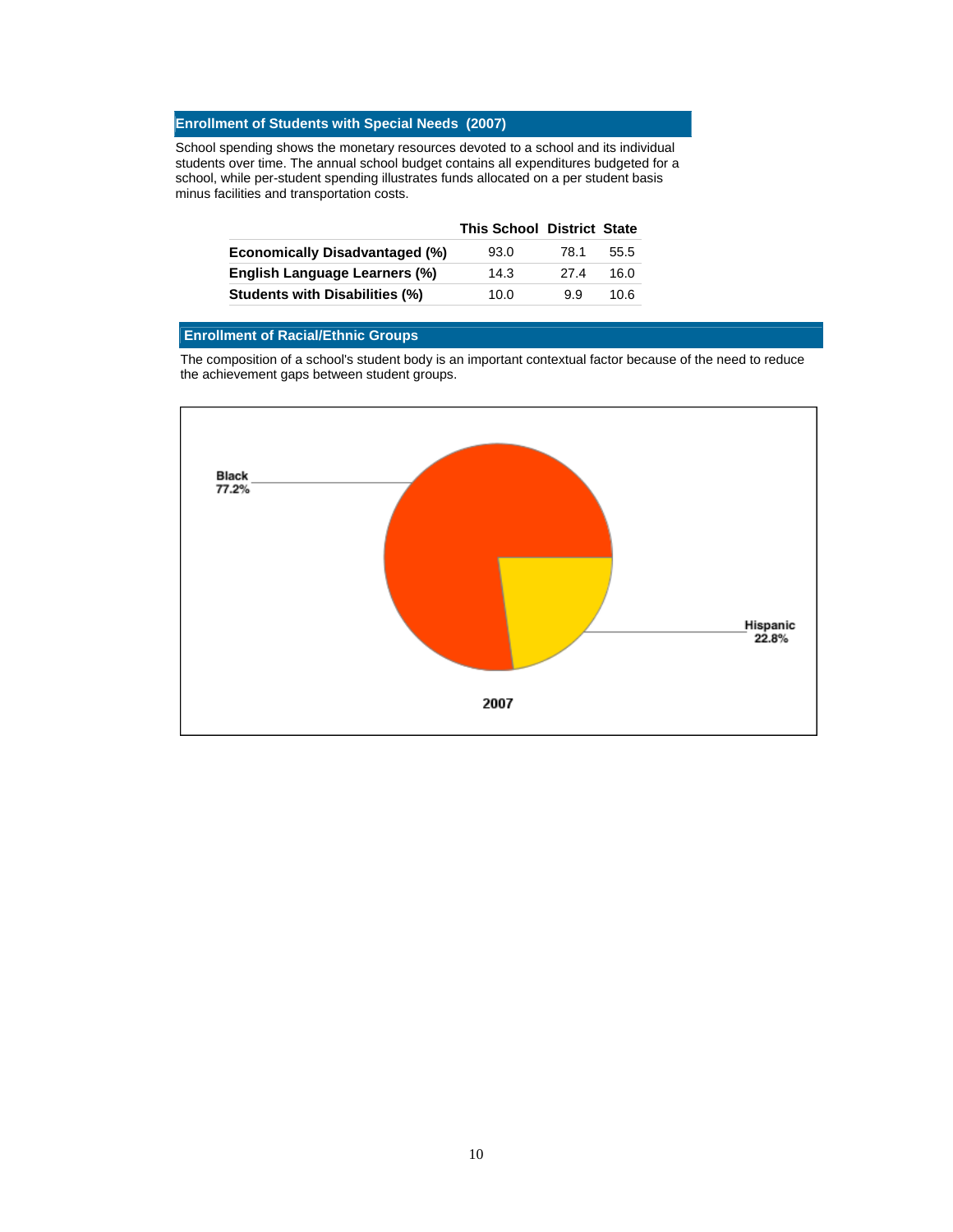# **Cecil Elementary**

| <b>School Facts</b>                                |                                          |
|----------------------------------------------------|------------------------------------------|
| <b>Grade Levels</b><br>PreK-5                      | 2000 Cecil                               |
| 2007 Number of<br>374<br><b>Students</b>           | Avenue<br>Baltimore, MD                  |
| Did this school make                               | 21218                                    |
| Yes<br><b>Adequate Yearly</b><br>Progress in 2007? | $(410)396-6385$<br><b>Baltimore City</b> |
| Is this a Charter School? No                       | <b>Public Schools</b>                    |

Principal: Roxanne Forr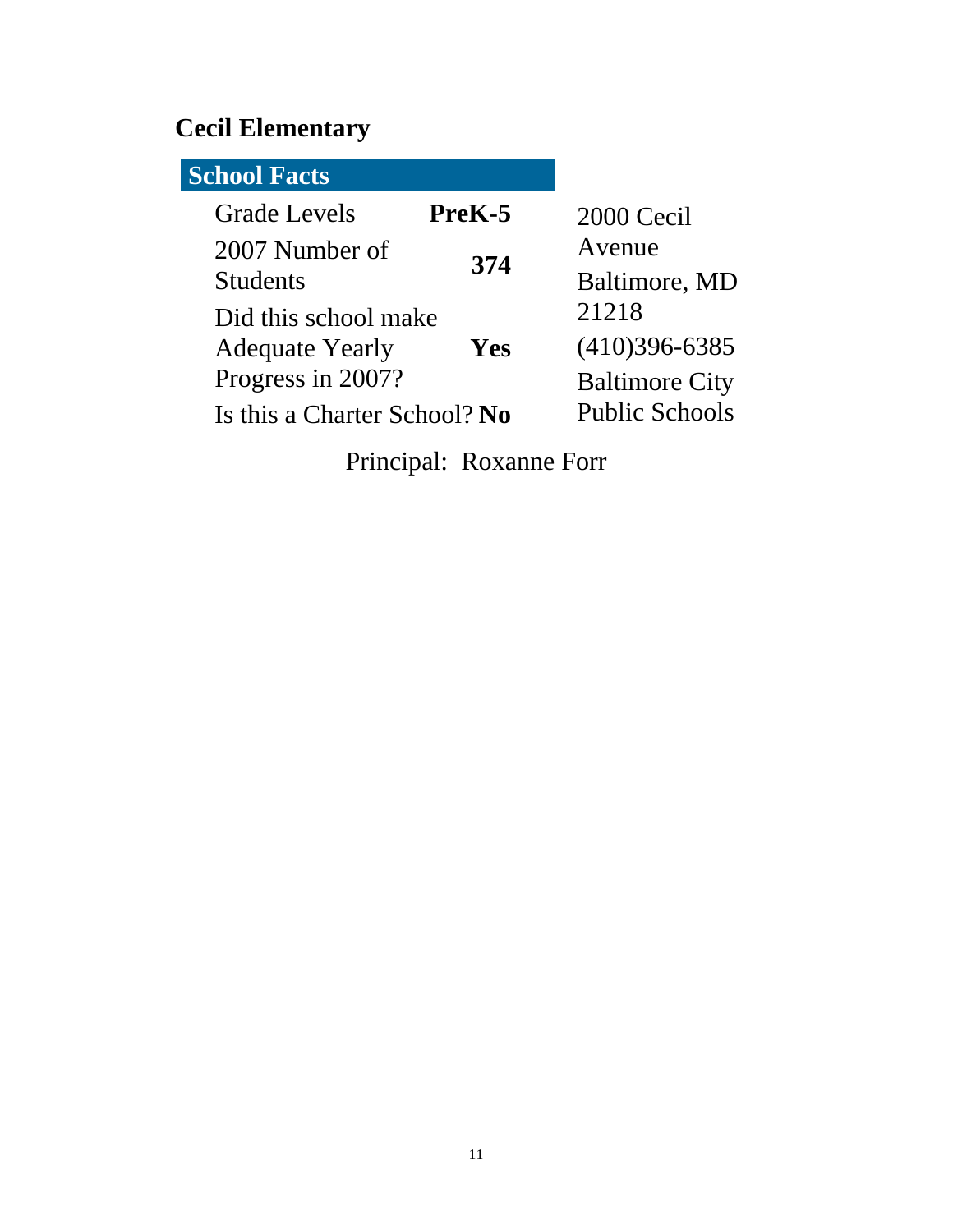These state test results show how well students have mastered reading skills in comparison to state standards. State test results alone do not convey a complete picture of academic achievement, and should be viewed with other performance and demographic information.



#### **How Students Performed on State Math Tests**

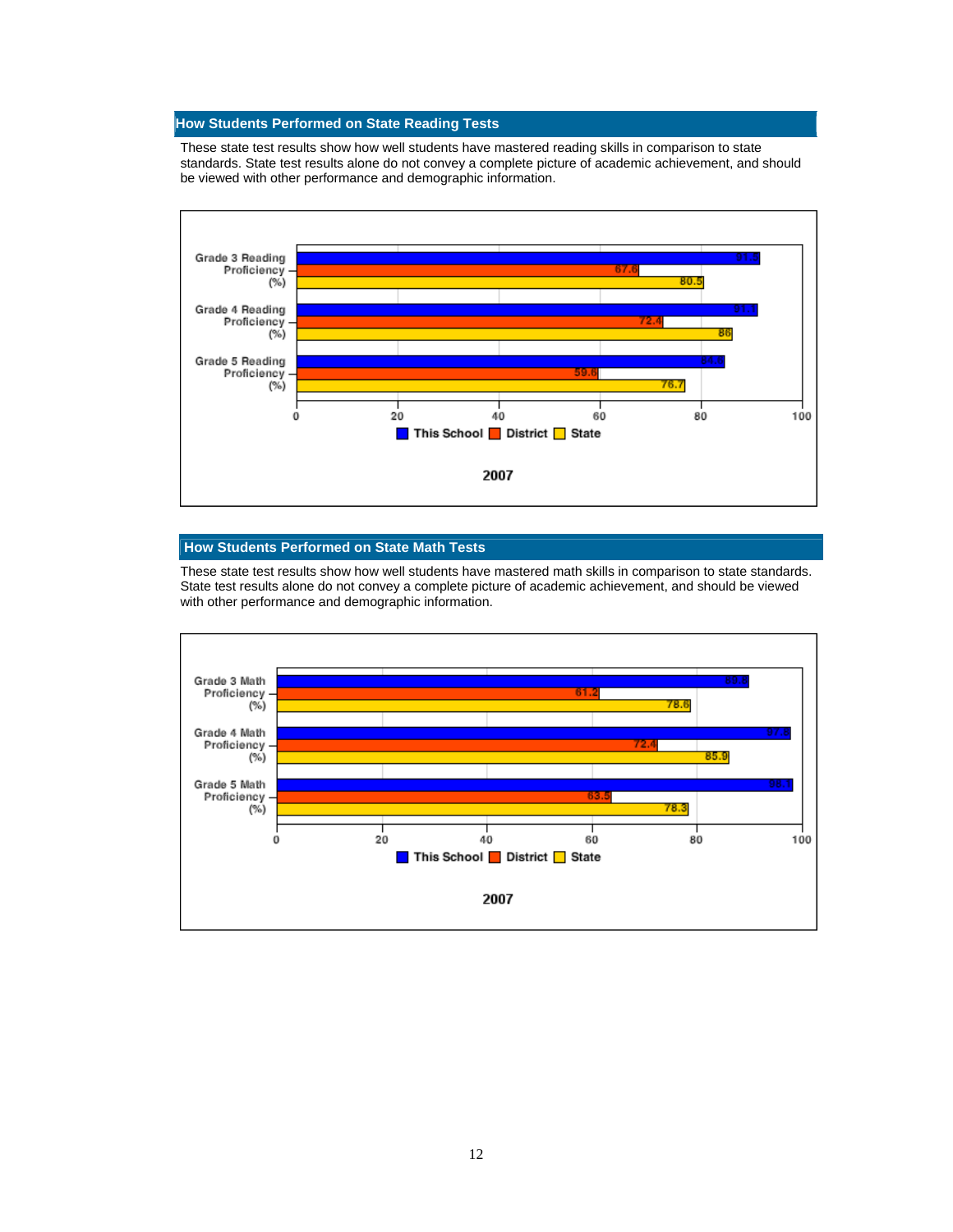In addition to comparing student performance on state tests to other comparison groups, it is important to compare the school to itself over time as a means of understanding the school's success in increasing student achievement.



#### **Students Per Teacher**

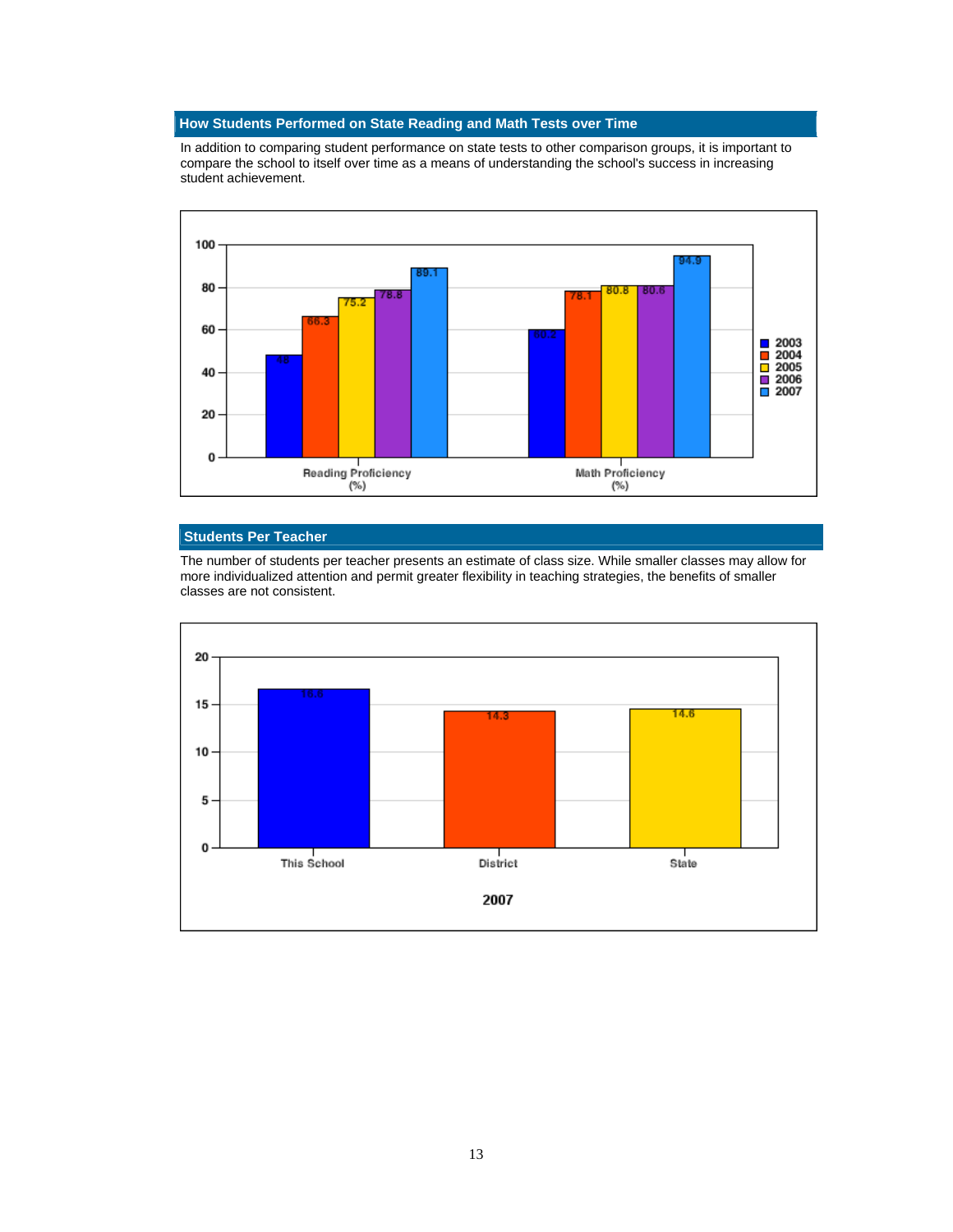The percentage of students with special needs is important to consider when viewing student performance because these students often require additional instruction and resources to help them achieve their full potential.

|                                       | <b>This School District State</b> |      |      |
|---------------------------------------|-----------------------------------|------|------|
| <b>Economically Disadvantaged (%)</b> | 92.3                              | 72.2 | 32.2 |

#### **Enrollment of Racial/Ethnic Groups**

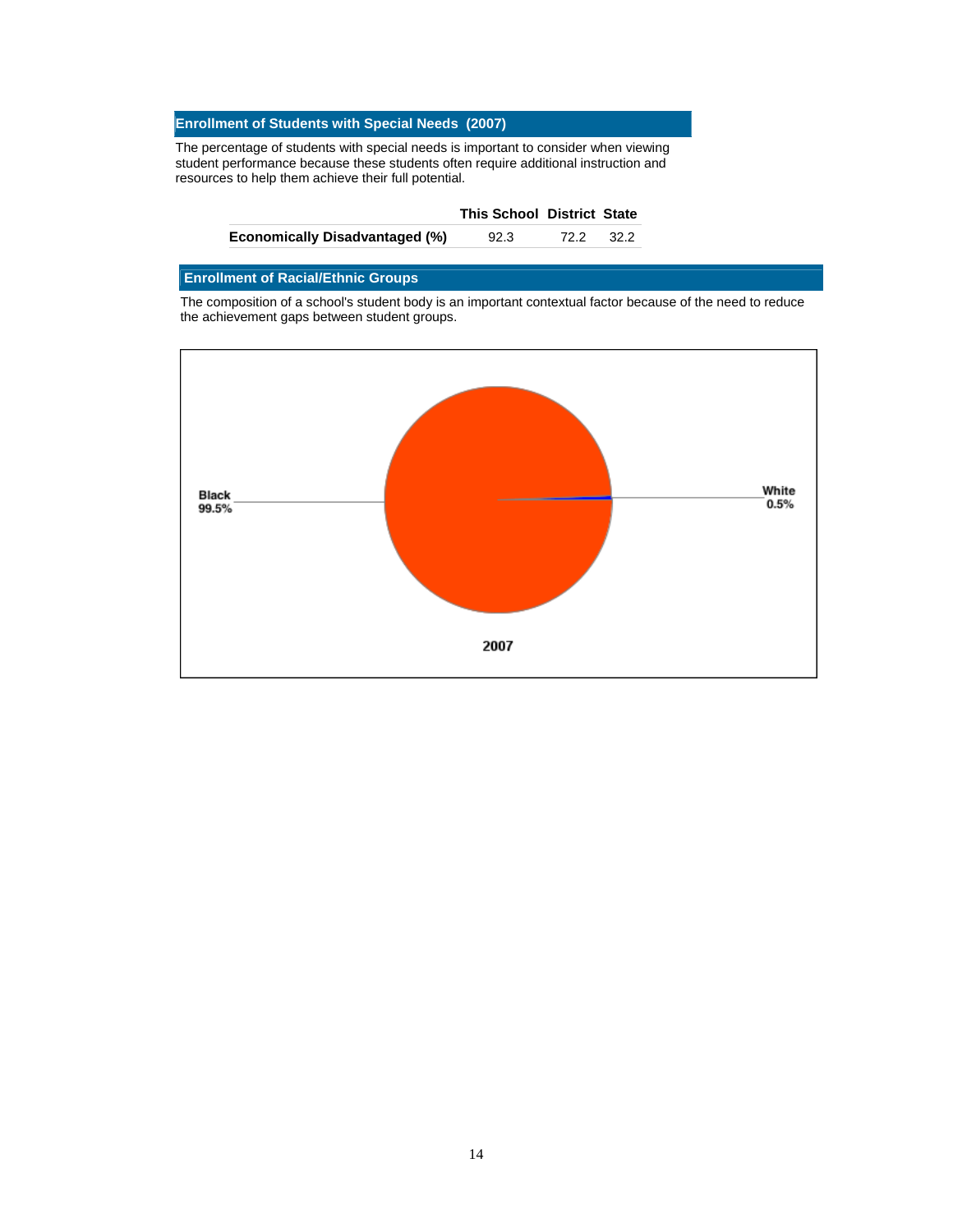# **George Washington Elementary**

| <b>School Facts</b>                                                 |        |                                                                     |
|---------------------------------------------------------------------|--------|---------------------------------------------------------------------|
| <b>Grade Levels</b>                                                 | PreK-5 | 800 Scott Street                                                    |
| 2007 Number of<br><b>Students</b>                                   | 227    | Baltimore, MD<br>21230                                              |
| Did this school make<br><b>Adequate Yearly</b><br>Progress in 2007? | Yes    | $(410)396 - 1445$<br><b>Baltimore City</b><br><b>Public Schools</b> |
| Is this a Charter School? No                                        |        |                                                                     |

Principal: Susan Burgess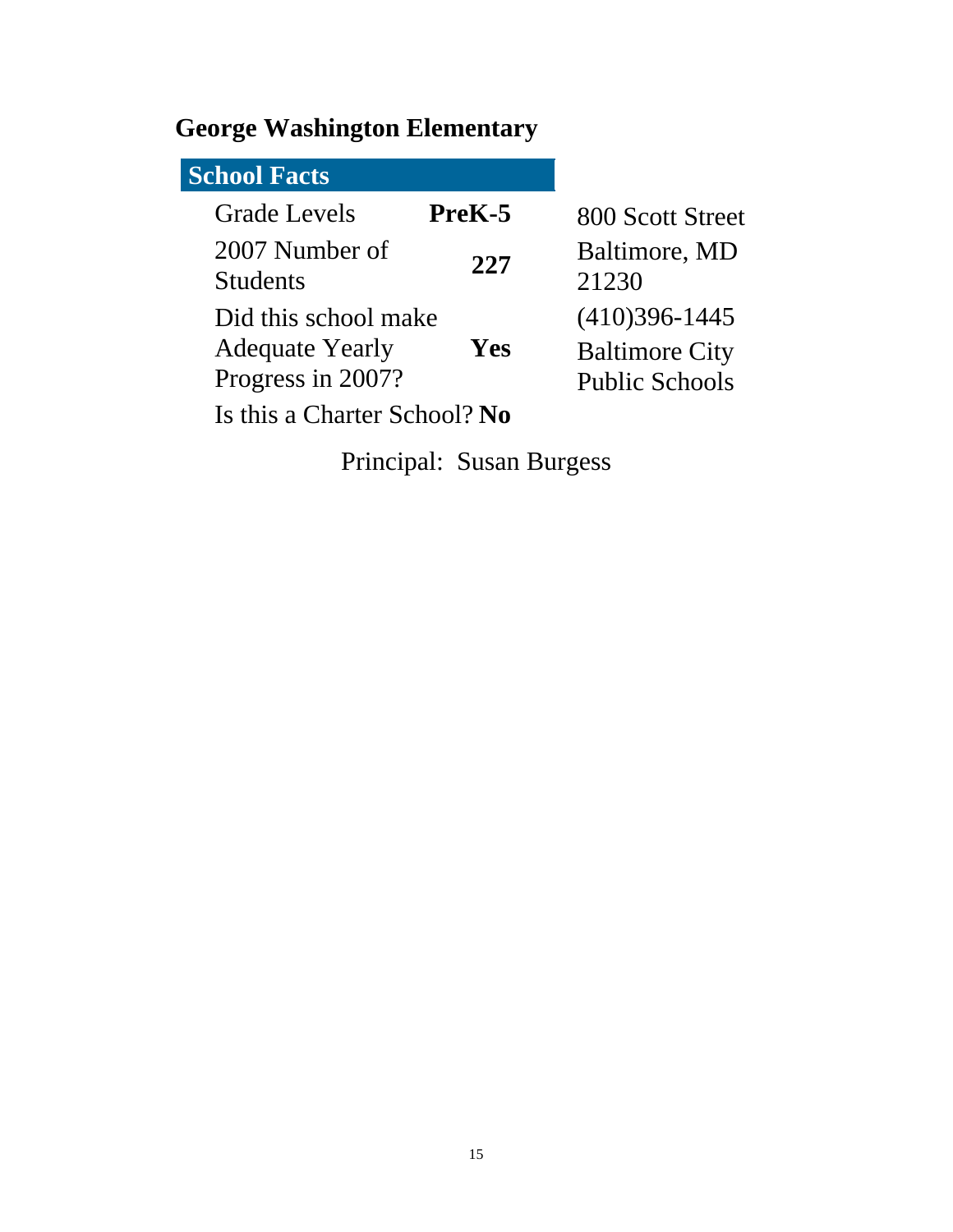These state test results show how well students have mastered reading skills in comparison to state standards. State test results alone do not convey a complete picture of academic achievement, and should be viewed with other performance and demographic information.



#### **How Students Performed on State Math Tests**

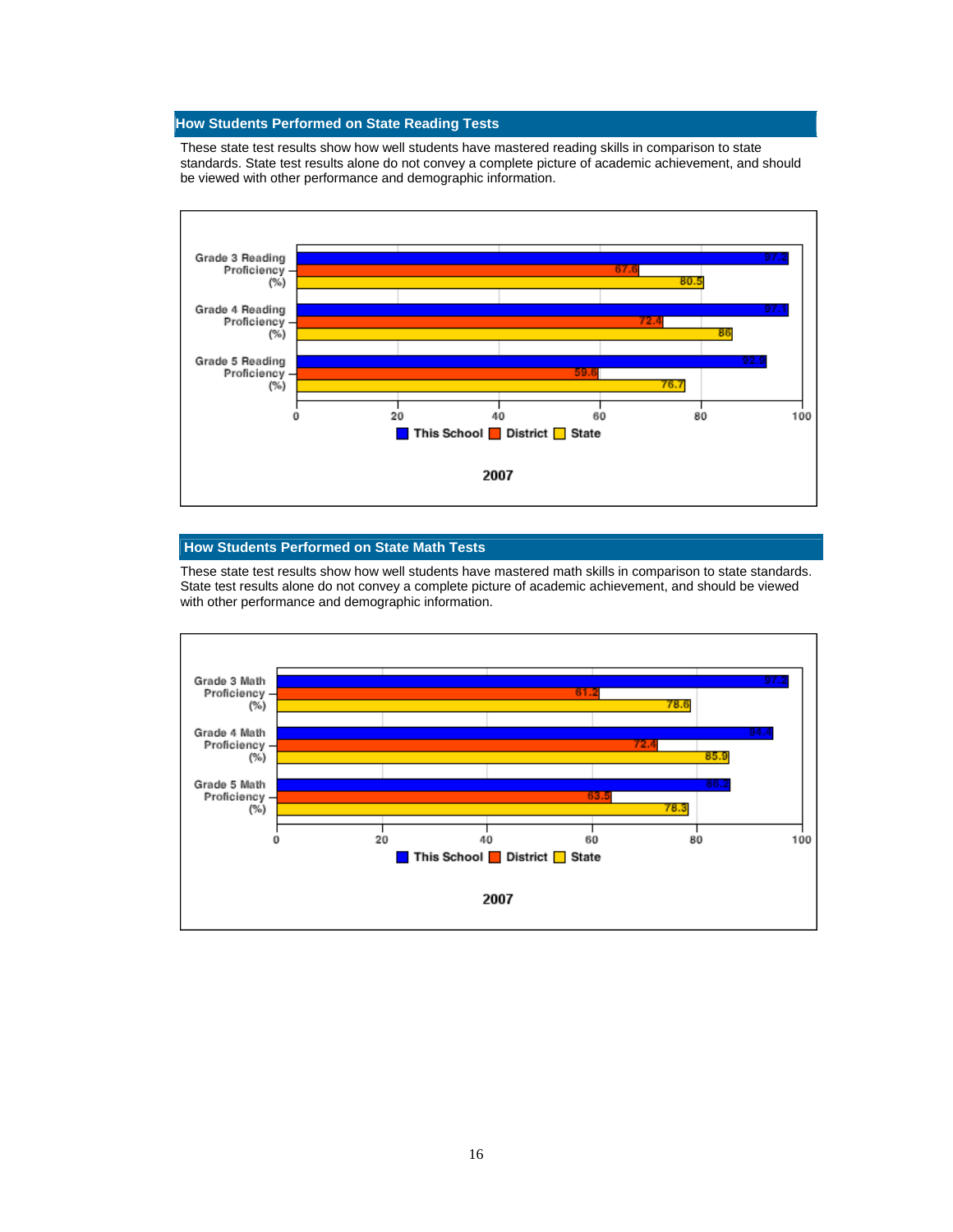In addition to comparing student performance on state tests to other comparison groups, it is important to compare the school to itself over time as a means of understanding the school's success in increasing student achievement.



#### **Students Per Teacher**

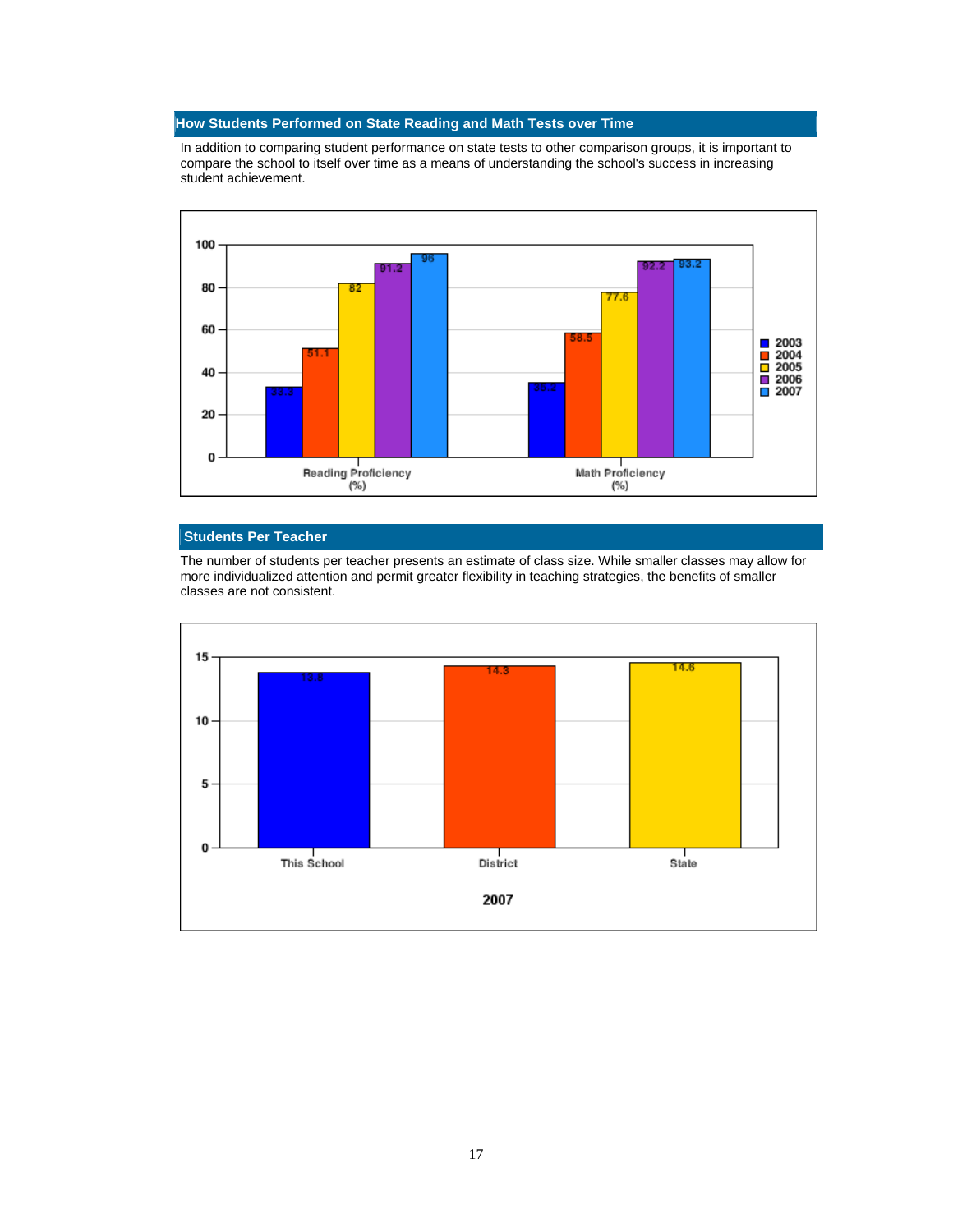The percentage of students with special needs is important to consider when viewing student performance because these students often require additional instruction and resources to help them achieve their full potential.

|                                       | <b>This School District State</b> |      |        |
|---------------------------------------|-----------------------------------|------|--------|
| <b>Economically Disadvantaged (%)</b> | 94.7                              | 72.2 | - 32.2 |

#### **Enrollment of Racial/Ethnic Groups**

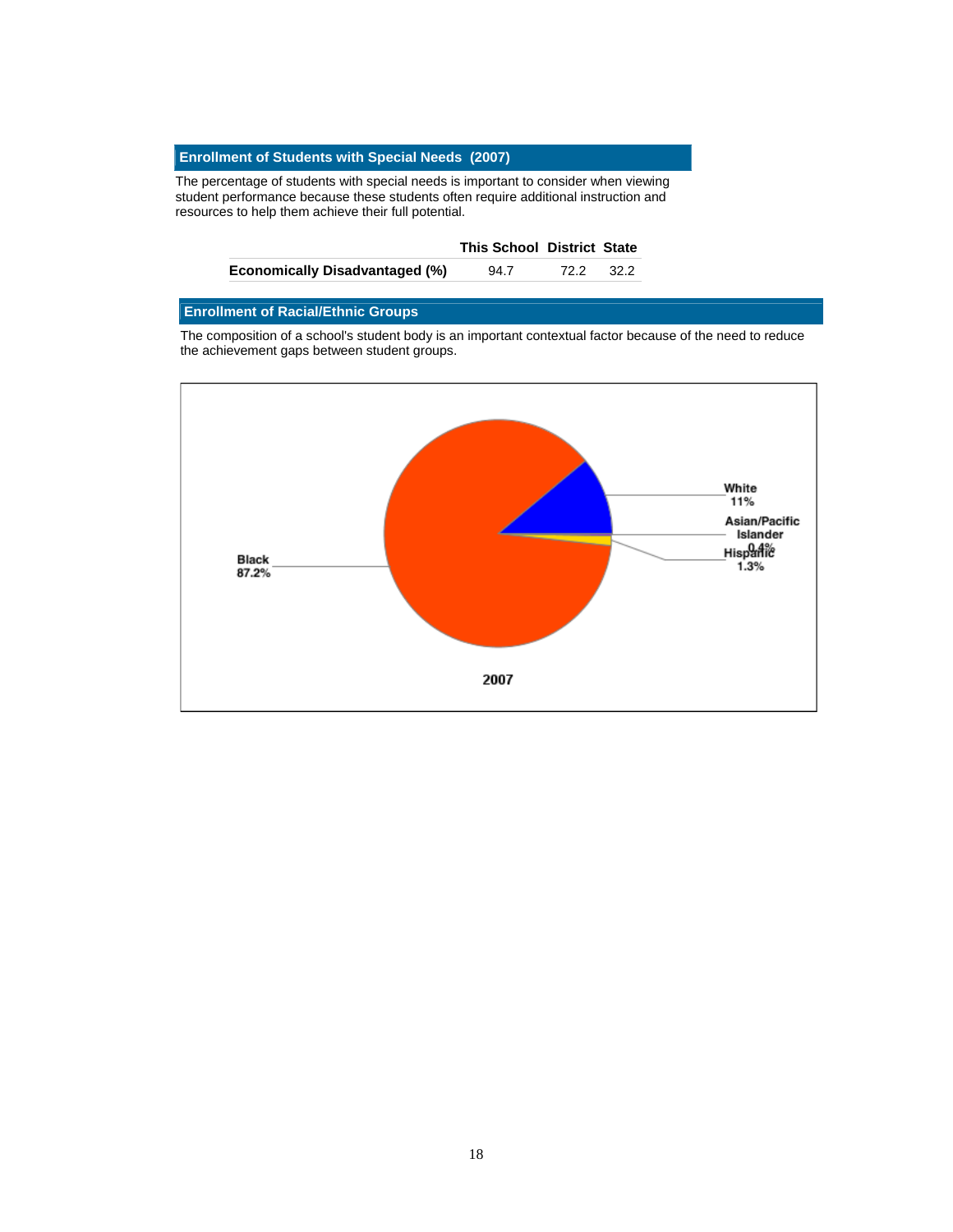## **Harriet Tubman**

| <b>School Facts</b>          |        |                     |
|------------------------------|--------|---------------------|
| <b>Grade Levels</b>          | PreK-6 | 504 South           |
| 2007 Number of               | 274    | <b>Tenth Street</b> |
| <b>Students</b>              |        | Newark, NJ          |
| Did this school make         |        | 07103               |
| <b>Adequate Yearly</b>       | Yes    | $(973)733 - 6934$   |
| Progress in 2007?            |        | Newark              |
| Is this a Charter School? No |        |                     |

Principal: Deborah Terrell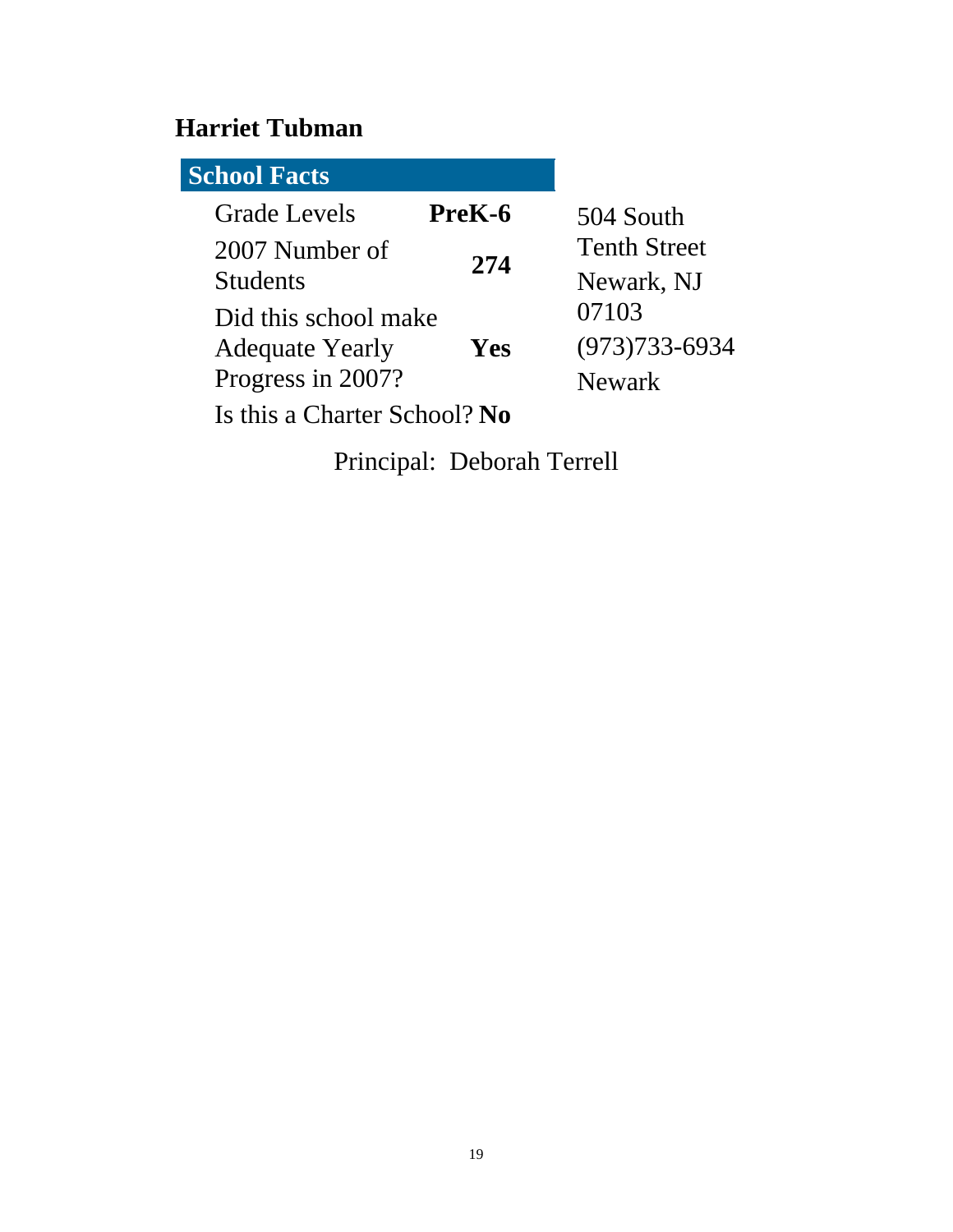These state test results show how well students have mastered reading skills in comparison to state standards. State test results alone do not convey a complete picture of academic achievement, and should be viewed with other performance and demographic information.



#### **How Students Performed on State Math Tests**

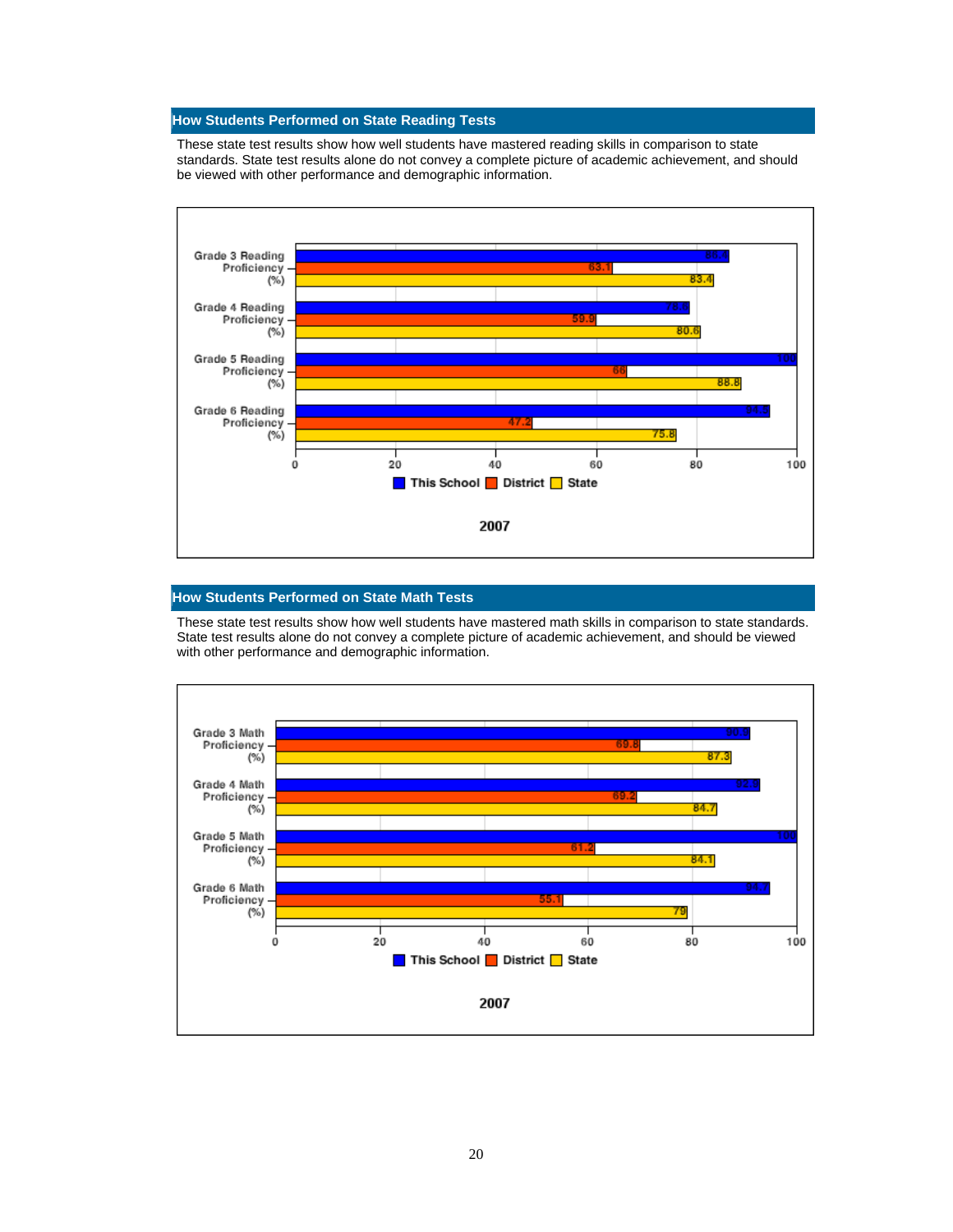In addition to comparing student performance on state tests to other comparison groups, it is important to compare the school to itself over time as a means of understanding the school's success in increasing student achievement.



#### **Students Per Teacher**